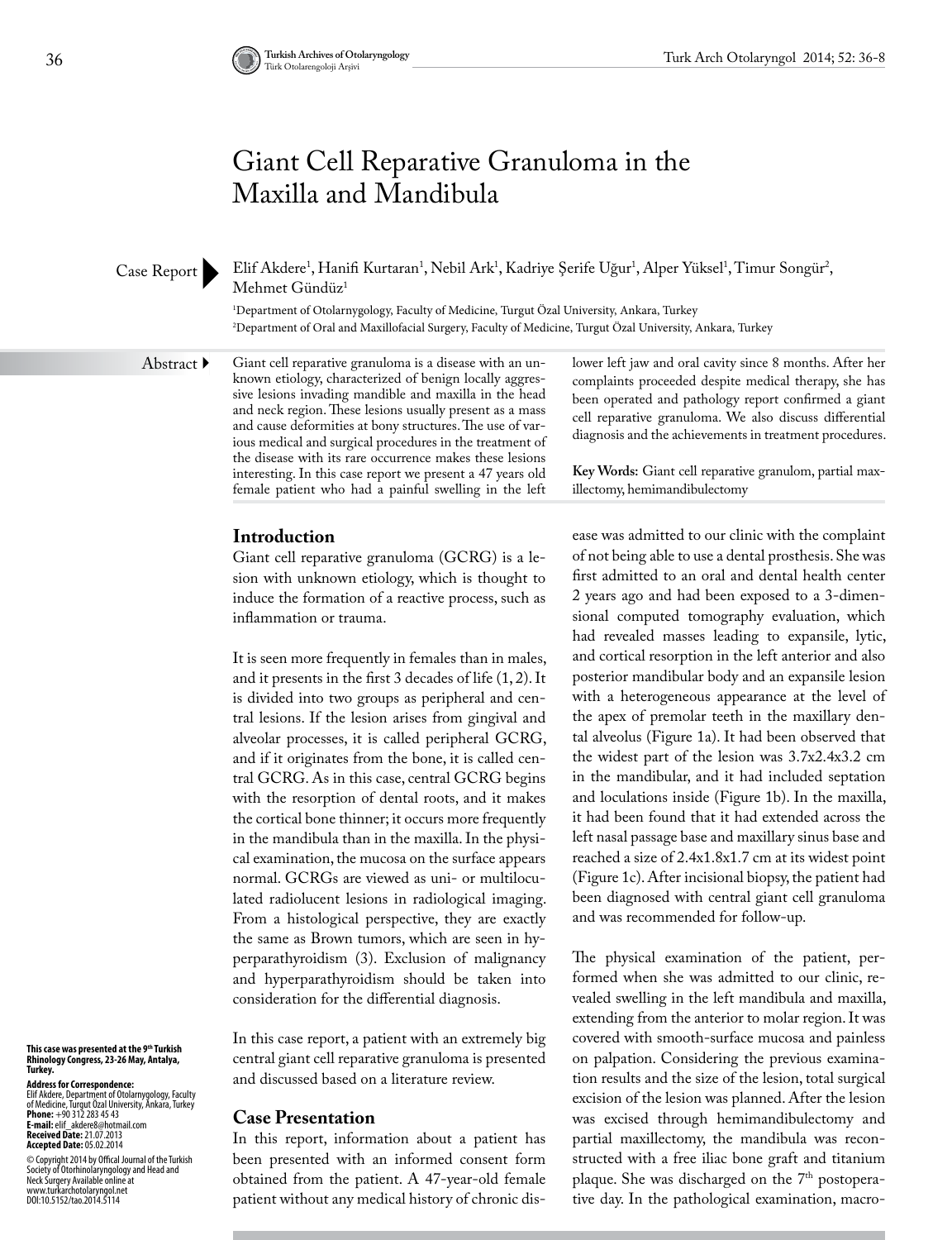

Figure 1. a-c. Image of lesion on 3 dimensional computed tomography (a), Axial CT image of mandibular lesion (b), Axial CT image of maxillary lesion

CT: Computed tomography



Figure 2. a, b. Lesion located in cellular ground formed by fusiform cell proliferation and surrounded by bone spicules with osteoblastic activity (a), Fusiform cell proliferation areas with focal giant cells (b)

scopic evaluation showed that the size of the lesion was 5x3.8x3 cm in the mandibula and 3x2.5x1.7 cm in the maxilla. In the microscopic evaluation, a lesion that included fusiform cell proliferation areas with focal giant cells in conjunctive stroma was surrounded by bone spicules displaying osteoblastic activity and was consistent with central giant cell granuloma was detected (Figure 2a, b). In order to evaluate the location of the lesion and the inserted graft and plaque, computed tomography was performed in the postoperative 1st month, and it was found that the location of the lesion was clean and that the titanium plaque was in place (Figure 3).

# **Discussion**

Giant cell reparative granuloma is a rarely seen benign, hyperplastic, reactive lesion of oral mucosa. Its etiology includes local irritation of the periost and periodontal ligament, such as plaque, tartar, chronic infection, chronic irritation, tooth extraction, dental prostheses, and misapplied dental fillings (4). It is more common in females. It usually appears in the mandibula and maxilla and sometimes displays a locally aggressive course (1-3). It is histologically defined as a non-encapsulated mass, including fibroblastic fusiform cells, multinuclear giant cells, and extravasated erythrocyte clusters. Microscopically, it is seen as multinucleate giant cells in conjunctive stroma. In light of the literature, it can be suggested that fusiform cells, endothelial cells, phagocytes, and osteoblasts contribute to giant cell proliferation (5, 6). The histological appearance of GCRG can be confused with hyperparathyroidism, Brown tumor, fibrous dysplasia, cherubism, aneurysmal bone cyst, and Paget's disease of bone (7).

Moreover, while diagnosing, the age of the patient, serum calcium and phosphorus levels, and radiological and histological features of the lesion should be taken into consideration. The size of GCRG generally ranges from 0.5 cm to 1.5 cm (4). A 5-cm lesion is a rarely seen situation. However, in our case, the size of